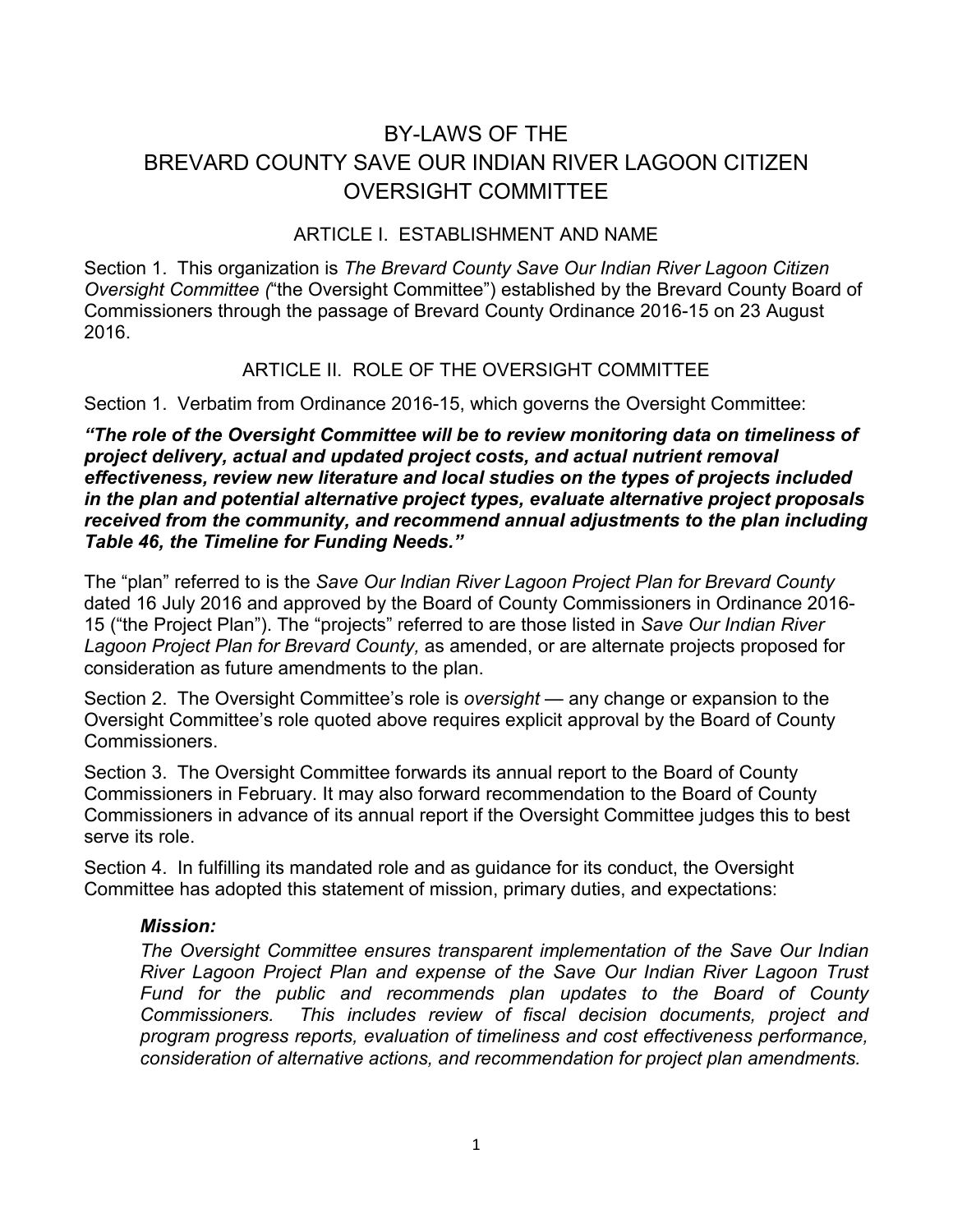#### *Primary Duties:*

- *Keep informed – know the plan and any proposed or recommended updates;*
- *Be prepared – prepare for, attend and actively participate in meetings;*
- *Review budget documents as well as revenue and expense reports for consistency with Ordinance and the ballot initiative approved by the voters on November 8, 2016;*
- *Review documents generated by members of the Oversight Committee, staff and others as project implementation proceeds, providing input as required;*
- *Help drive innovation - for new opportunities, technologies and ideas, supply information and background to staff and the Committee, as applicable;*
- *Recommend updates to the Save Our Indian River Lagoon Project Plan for the Committee Chair, working with the Director of the Natural Resources Management Department, to recommend to the Board of County Commissioners.*

## *Expectations:*

- *Engender public trust by your actions and conduct;*
- *Communicate informatively - with each other, special interests, and the public;*
- *Maintain a balance between costs, benefits, feasibility, risk and timeliness;*
- *Understand the implications and outcomes of alternative projects being considered;*
- *Appreciate the significance of projects for stakeholders and represent their interests;*
- *Strive to resolve conflicts and seek consensus – work to reconcile differences of opinion and approach;*
- *Be advocates for broad support for the outcomes being pursued by the Save Our Indian River Lagoon Project Plan, as amended.*

Should the Oversight Committee be invited to attend meetings of outside organizations of similar mission or scope, it may vote to appoint one or more of its members to represent it. Alternately, the Oversight Committee may vote to authorize its Chair to designate by appointment who attends in each instance. In all such instances, the Natural Resources Management Director is the proper point of contact for such invitations and is responsible for ensuring compliance with the advertisement, agenda, minutes recording, and public comment, and other applicable provisions of state law when required.

Section 5. All members of the Oversight Committee are mandated to comply with the Sunshine and Public Records requirements of Florida law. Any guidance needed in so doing will be provided by the County Attorney's Office upon request.

#### ARTICLE III. OVERSIGHT COMMITTEE MEMBERSHIP

Section 1. Membership on the Oversight Committee consists of seven primary members and seven alternates. As specified in their selection, each primary and alternate member represents one of the following fields of expertise: science; technology; economics/finance, real estate; education/outreach; tourism; and lagoon advocacy. Each member serves a twoyear term and may be reappointed. Terms end on the last day of February.

Section 2. The Natural Resources Management Department Director or designee attends all sessions of the Oversight Committee as a non-voting, ex-officio member.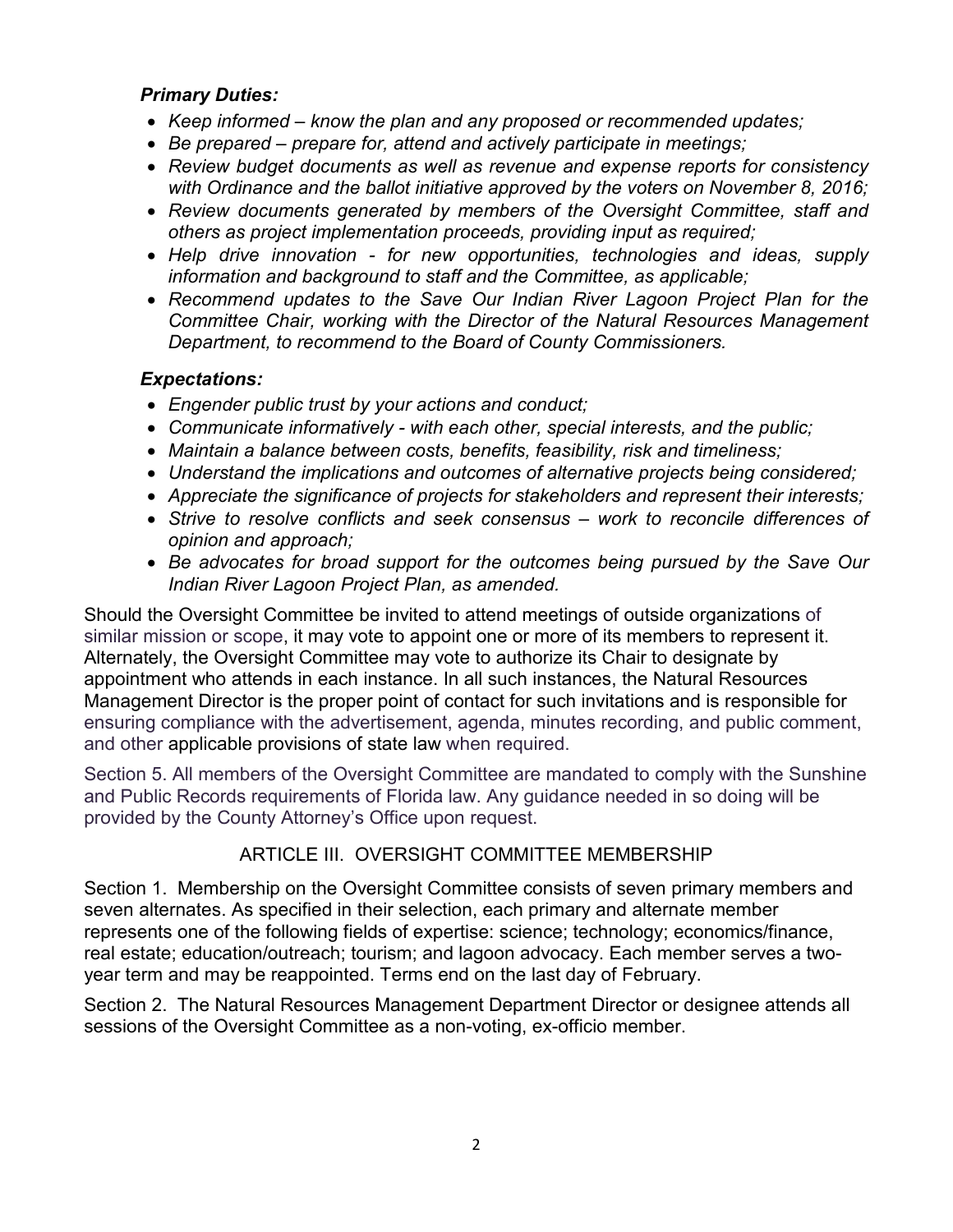### ARTICLE IV. OVERSIGHT COMMITTEE OFFICERS AND SUPPORT STAFF

Section 1. The officers of the Oversight Committee are Chair and Vice-Chair. The officers are elected annually in March by a majority vote of the Oversight Committee members. The Chair presides over all meetings, participates in discussion, and votes on all measures requiring a vote. In the absence of the Chair, the Vice-Chair takes over the duties of Chair

Section 2. Should the Chair resign, the Vice-Chair becomes Chair and the Oversight Committee elects a new Vice-Chair to complete the remainder of the term.

Section 3. The Natural Resources Management Director supports the work of the Oversight Committee; serves as its technical advisor; keeps it apprised of the implementation of the Project Plan in a one-page monthly status report; manages the Oversight Committee's interface with County staff; trains new members on their obligations under law; and communicates the recommendations of the Oversight Committee to the Board of County Commissioners.

Section 4. The Administrative Assistant to Natural Resources Management Director serves as the Oversight Committee's Executive Secretary. The Executive Secretary notifies all Oversight Committee members and the offices of each County Commissioner of all Oversight Committee meetings and prepares meeting agendas, forwarding these to Oversight Committee members one week prior by email. Reports and other pertinent information accompany this email. Latearriving agenda items and reports may be added up to meeting time via email and a paper copy at the meeting. The Executive Secretary keeps minutes of Oversight Committee meetings, conducts correspondence as the Oversight Committee may direct, forwards copies of all minutes when approved to each County Commissioner, and performs other duties as requested by the Oversight Committee and approved by the Natural Resources Management Department Director.

#### ARTICLE V. OVERSIGHT COMMITTEE MEETINGS

Section 1. The Oversight Committee holds regular meetings on dates it sets in coordination with the Natural Resources Management Director. Special meetings may be held at the call of the Natural Resources Management Director or upon request of the Chair plus two members of the Oversight Committee. Meetings may be extended beyond three hours' duration only by vote of the Oversight Committee at that meeting.

Section 2. The primary members of the Oversight Committee are its normal voting members. Should a primary member be absent or recused for a stated conflict of interest, the alternate member from the same field of expertise becomes the voting member. Alternates may not become voting members outside their field of expertise.

Section 3. Other than making motions and voting, non-voting alternates are full participants in discussion and deliberations.

Section 4. Five voting members are a quorum.

Section 5. This is the Order of Business of the Oversight Committee:

Call to Order

Roll Call

Approval of the Agenda